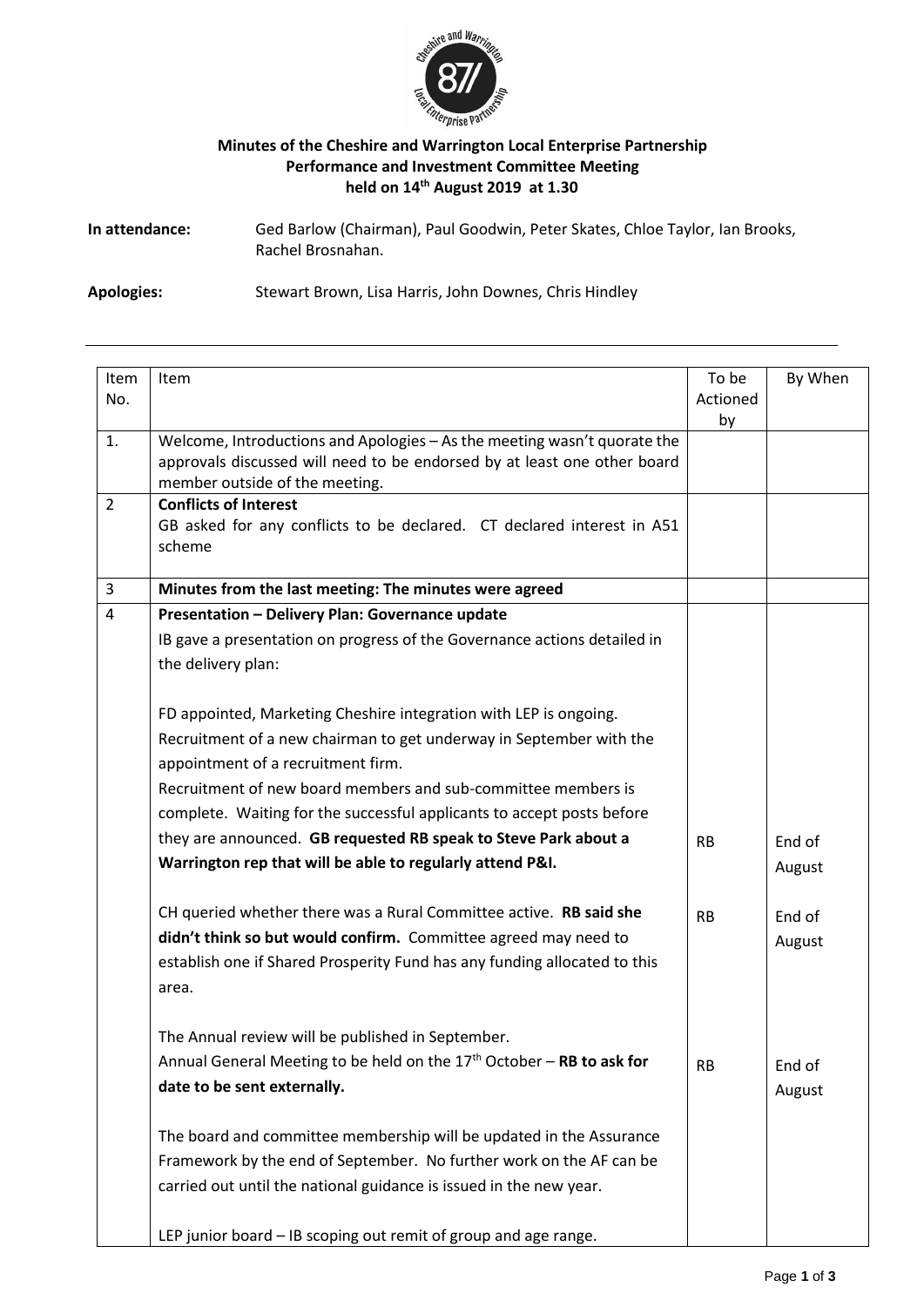| 5              | A51 - Tarvin Road                                                                |           |        |
|----------------|----------------------------------------------------------------------------------|-----------|--------|
|                |                                                                                  |           |        |
|                | RB gave an update on the scheme. Costs have increased since conditional          |           |        |
|                | approval. Scheme has been value engineered but still over budget. CWAC           |           |        |
|                | have approved the additional funding required for the scheme.                    |           |        |
|                |                                                                                  |           |        |
|                | Council have made good progress with negotiating land required for the           |           |        |
|                | scheme and CPO powers may not be required but are still being put in             |           |        |
|                | place. Environmental works have been ongoing, and badgers have been              |           |        |
|                | relocated to a new sett.                                                         |           |        |
|                |                                                                                  |           |        |
|                | The committee agreed final approval of the scheme as set out in the paper        |           |        |
|                | but with the additional following conditions:                                    |           |        |
|                |                                                                                  |           |        |
|                | No more value engineering, the whole scheme as set out in the                    |           |        |
|                | Final Business Case should be delivered.                                         |           |        |
|                | CWAC to agree to underwrite the scheme as final costs are not yet<br>٠           |           |        |
|                | known.                                                                           |           |        |
|                |                                                                                  |           |        |
|                | RB to issue offer letter with the conditions in the report and above<br>included | <b>RB</b> | End of |
| 6              |                                                                                  |           | August |
|                | LGF q1 report                                                                    |           |        |
|                | RB ran through the Q1 report. All figures both financial and outputs             |           |        |
|                | update for the rest of the programme period. Q1 represented only 8% of           |           |        |
|                | required spend for the ear but was in line with profile for q1. Q2 spend         |           |        |
|                | likely to be in the order of £12m subject to agreement from CEC to claim         |           |        |
|                | LGF against Congleton Link Road. This would take the LEP to over 60% of          |           |        |
|                | spend required for 19/20 which should help give BEIS comfort that all the        |           |        |
|                | 19/20 and funding carried forward will be spent by the end of the financial      |           |        |
|                | year as requested.                                                               |           |        |
|                |                                                                                  |           |        |
|                | Committee approved report                                                        |           |        |
| $\overline{7}$ | <b>Corporate Risk Register</b>                                                   |           |        |
|                | RB confirmed that at the corporate risk meeting it had been agreed to            |           |        |
|                | redo the risk register from scratch to simplify and then to categorise the       |           |        |
|                | risk by theme. P&I to review in October as part of a more detailed review        |           |        |
|                | of risk.                                                                         |           |        |
|                |                                                                                  |           |        |
| 8              | <b>Profiled Spend</b>                                                            |           |        |
|                | RB ran through the latest forecast spend for 19/20 which now shows over-         |           |        |
|                | profiling of £3m to allow for slippage. By moving money between projects         |           |        |
|                | within the programme it is anticipated that that the LEP will achieve the        |           |        |
|                | required £25m of spend by the end of March 20.                                   |           |        |
|                | The committee will continue to monitor each quarter.                             |           |        |
| 9              | <b>Meeting dates</b>                                                             |           |        |